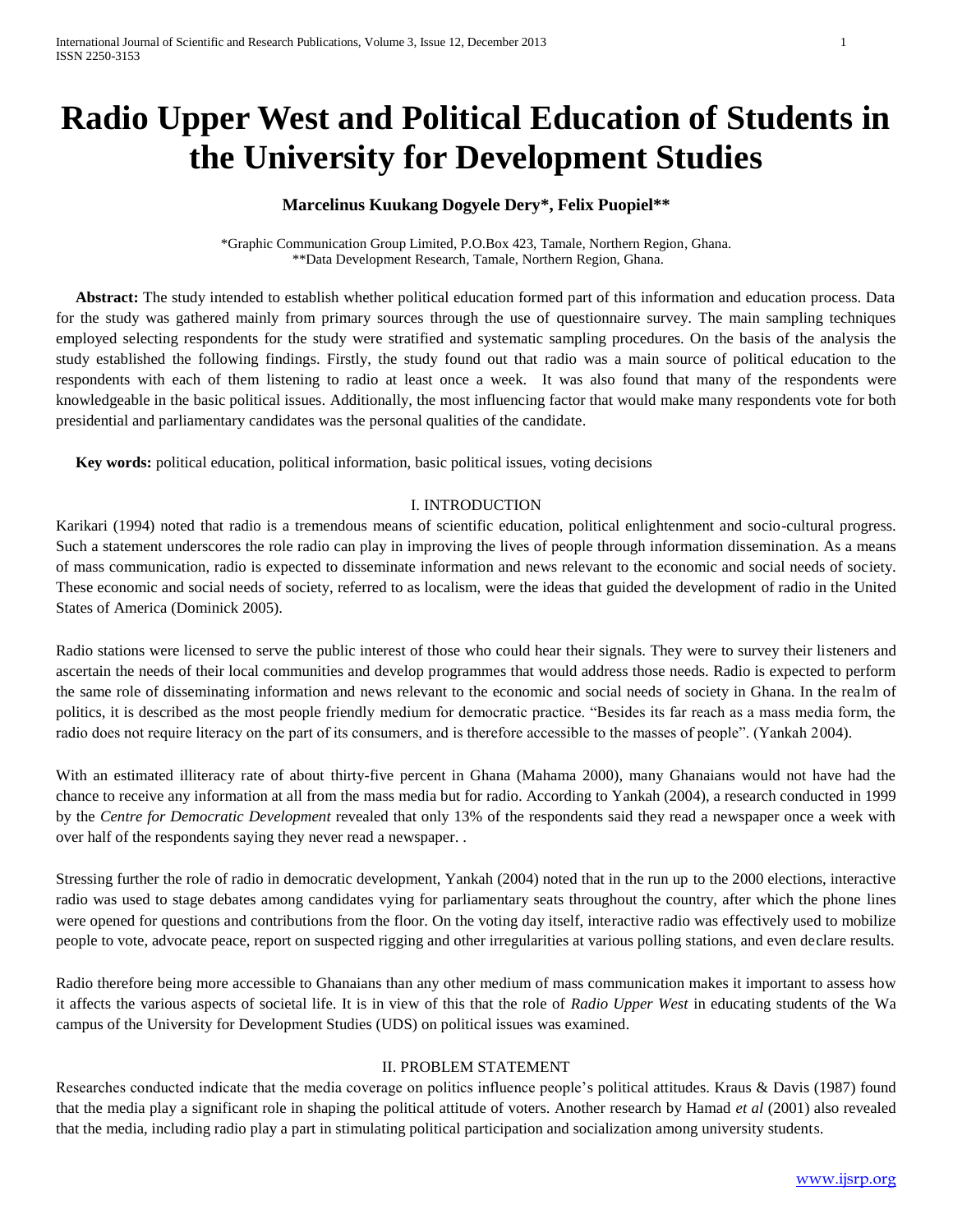International Journal of Scientific and Research Publications, Volume 3, Issue 12, December 2013 2 ISSN 2250-3153

Whilst other studies have examined the link between the mass media and the stimulus for political participations, this research sought to look at how far radio goes to make students of the University for Development Studies understand and appreciate political issues. This angle to the research was chosen because, if it is political education, then University for Development Studies students must understand why certain political activities like voter registration and voting take place. They must as well know the roles and functions of politicians in the various political offices to enable them know who is best qualified to occupy them. People must not just take part in certain political activities or make political decisions because they have been told through radio to do so.

The *Ghana Broadcast Corporation* (GBC) established *Radio Upper West* in order to let information, entertainment and educational programmes be sent to the people in the languages and contexts that they understand. The study wanted to find out whether political education formed part of this information and education process.

## III. OBJECTIVES OF THE STUDY

The following served as the principal objectives of the study and it sought to:

- 1. Find out whether radio was a major source of political information to University for Development Studies students
- *2.* Find out whether political education formed part of the programmes of *Radio Upper West*
- 3. Examine the knowledge of University for Development Studies students on basic political issues
- 4. Examine the influencing factors in voting decisions among University for Development Studies students

#### IV. THEORETICAL FRAMEWORK

This chapter examines some theories that have been postulated by researchers to explain the relationship between radio and the impact of its broadcast contents on audience. While there may be other theories that address this topic, those considered most suitable for this research are the uses and gratifications theory and the information theory.

#### *A. Uses and gratifications theory*

The uses and gratifications theory originated in the 1970s as a reaction to traditional mass communication research which emphasised the sender and the message (Universiteit Twente 2004). Departing from this point, the theory stressed on the active audience and user instead by looking at the psychological orientation, motives and gratifications of media users. The theory attempts to explain the uses and functions of the media for individuals, groups and society in general. According to the Universiteit Twente (2004), there are three objectives in developing the uses and gratifications theory. These are to: explain how individuals use mass communication to gratify their needs; discover underlying motives for individuals media use and identify the positive and negative consequences of individual media use. At the core of the uses and gratifications theory lies the assumption that audience members actively seek out the mass media to satisfy individual needs.

A similar explanation given by Blumler & Katz (1974) and reproduced in the Spring 2001 theory book suggests that the media users play an active role in choosing and using the media. Users take an active part in the communication process and are goal oriented in their media use. The theorists say that a media user seeks out a medium source that best fulfils the needs of the user. Uses and gratifications theory assumes that the user has alternate choices to satisfy his/ her needs.

#### *B. Information Theory*

This importance of scheduling and its role in making impact on listeners is the subject of discussion by Mano (2005). Scheduling is a pivotal part of every broadcasting organization as it is crucial to the regular production and consumption of broadcast programmes (Mano 2005),. "It is the schedule that allows broadcasters to position and sequence programmes in ways which might attract certain audience at certain times of the day and keep them listening for longer period", (Mano 2005:94). He explains that scheduling, which is technically referred to as day parting is dividing the day into slots that are then filled with programmes. Regularly produced programmes are then distributed across the hours of the day and days of the week, month and year.

Realizing the importance of scheduling in radio broadcast, Radio Zimbabwe produces its schedules three months in advance so that it can market its programmes to advertisers and listeners. Grassroot views on output, listeners' participation and feedback and ideas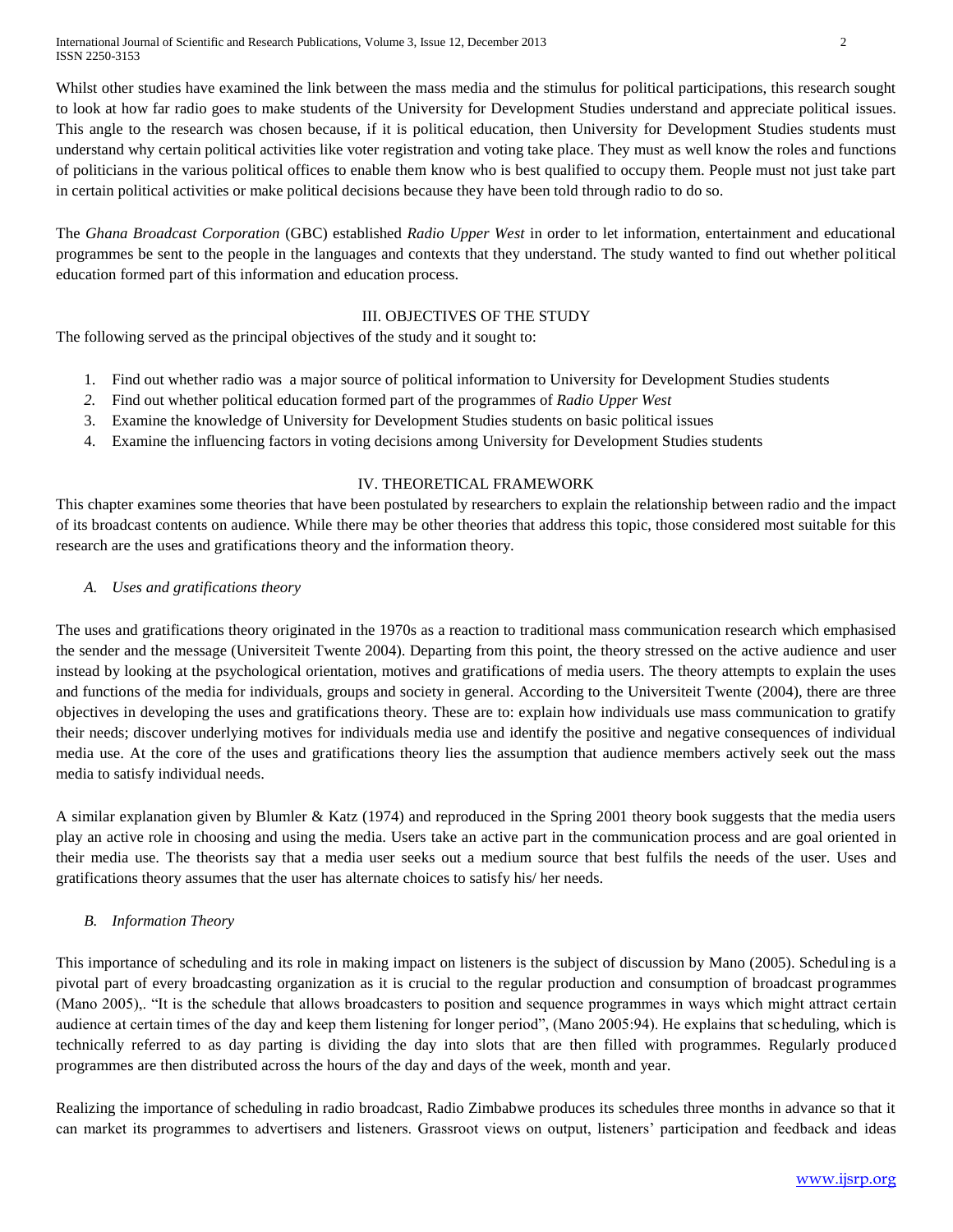generated from regular brainstorming sessions are some of the factors that go into scheduling at Radio Zimbabwe, according to Winston Mano. These strategies of scheduling has made the radio station a very attractive one to many of its listeners as they know each programme and its schedule and can therefore follow it through to get the needed information from it.

#### V. METHODOLOGY

This chapter of the research discusses the methods used to collect the data for analysis. It includes the research paradigm, target population, sample size, sampling procedure, research instruments as well as procedure for data collection.

#### *A. Research Paradigm*

The research used both quantitative and qualitative methods to obtain information for the study. The quantitative method of generating information was in the form of a survey where a set of questions was administered to a sample of students of the Wa Campus of the University for Development Studies and the necessary information obtained. The survey method was adopted for this research because, the researcher wanted to find out how wide spread *Radio Upper West* political information broadcasts affect students of the Wa Campus of University for Development Studies.

#### *B. Target population*

The target population for this research was undergraduate students of the Wa Campus of the University for Development Studies (UDS), whether resident or non-resident. The research covered a sample of students from level 100 to 400. In addition, the management of *Radio Upper West* was also contacted for information about the radio station and how they operate.

#### *C. Sample Size*

Even though scientifically it is difficult to determine the sample size that will provide the desired level of confidence in the results as noted by Wimmer and Dominick (1999), the researcher selected 400 students out of 5429 representing 7.4% of the population for the administration of the questionnaire. Programmes at the undergraduate level in the University for Development Studies are perused from level 100 to 400. The Students were selected from each level to make the final 400 to whom the questionnaire was administered.

#### *D. Sampling Procedure*

The sampling procedure of the research was done using two sampling designs namely systematic sampling and stratified sampling. As stated earlier, the undergraduate programmes at the university start from level 100 and ends at level 400. The population was therefore stratified according to levels. But with a population of 5429, it means the number of students in each level was not evenly distributed, therefore, some levels had more students than others in the sample. In selecting the sample therefore, the sample of students from each level would be proportionate to the number of students in it. Levels that had more students would have greater proportions of the sample whiles those with fewer students would have lesser proportions. The level 100 students were 2445 representing 45% of the population. Using the stratified sampling method, this level constituted 45% of the selected sample size and translating this into real numbers, 180 students were selected. There were 1242 students in level 200, forming 23% of the entire undergraduate student population. Similarly, the selected sample contained 23% of students from this level and this percentage represented 92 students. Students who were in level 300 were 941 representing 17% of the target population. This same percentage was represented in the selected sample and the number of students selected was 68. Final year students who were those in level 400 were 801. In percentage terms, their number formed 15% of the target population. This percentage of 400 is 60 and 60 level 400 students were in the selected sample.

In combining these two sampling designs, the population was first stratified according to levels. With the list of students in each level provided, the number of students for each level was then systematically and proportionately selected to form the sample. In doing this a name was first selected at random from the list of level 100 students. Then the subsequent names were selected at a sampling interval of 13 which is the level 100 population size divided by their sample size of 180. For level 200, a subsample of 92 had to be selected from it and to do this; the researcher divided the level's population of 1242 by 92 to get the sampling interval which was also 13. The 92 students were then selected using this sampling interval. The sampling interval for level 300 was also coincidentally 13. The required 68 students were also selected first by choosing a name at random and the rest of the 67 names selected systematically at an interval of every  $13<sup>th</sup>$  student. The number of required students from level 400 was 60 and dividing their level population of 801 by 60 to obtain the sampling interval, the number 13 was obtained. The students were therefore selected using this sampling interval. The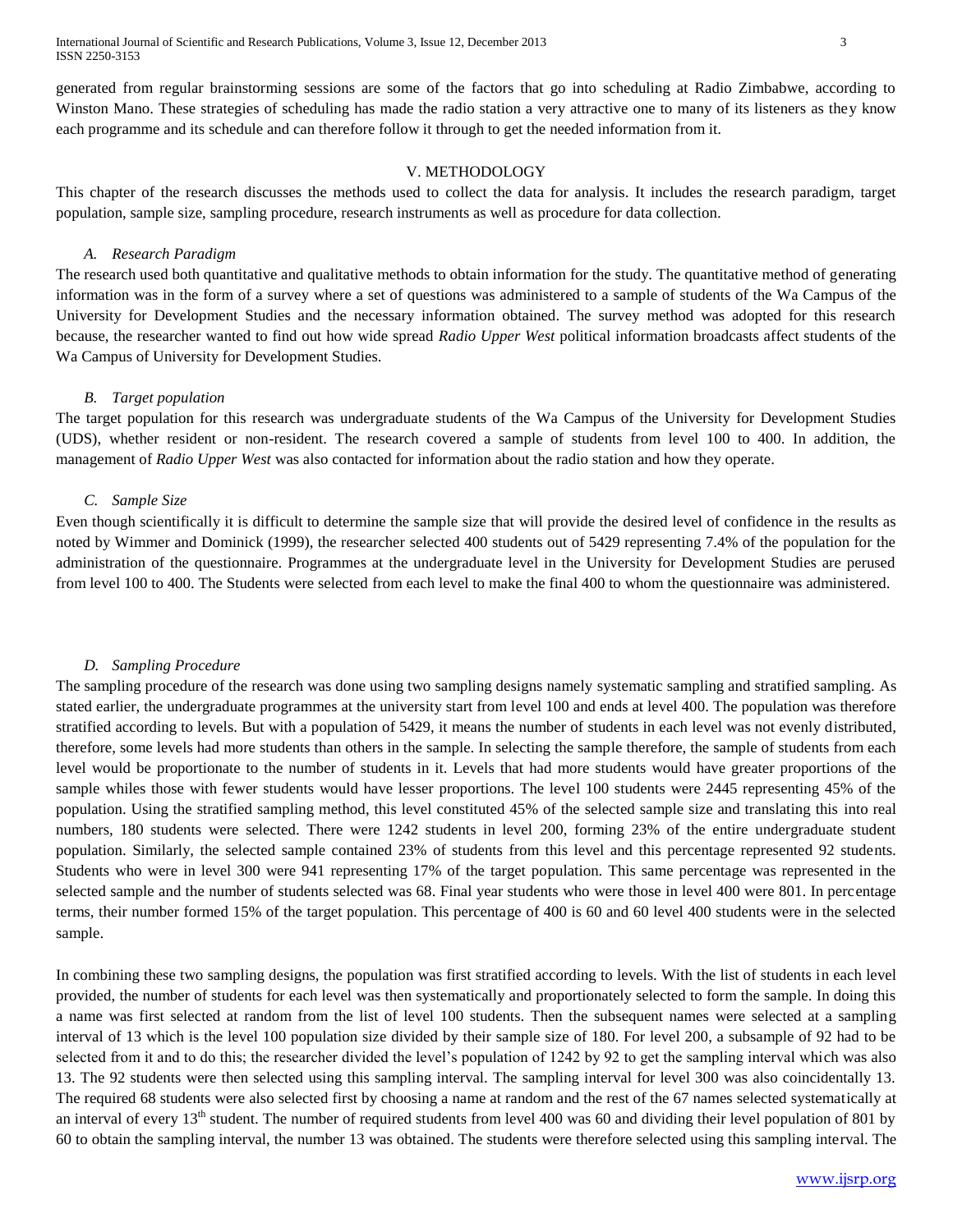International Journal of Scientific and Research Publications, Volume 3, Issue 12, December 2013 4 ISSN 2250-3153

subsamples from each level were then put together to get the desired sample size of 400 students for the questionnaire to be given to them for self administration.

## *E. Research Instruments*

The main research instrument used to gather the information from the students of the Wa Campus of the University for Development Studies was a questionnaire. This was done to enable information on a lot of variables to be gathered from the sample within a short time. The questions in the questionnaire were made up of both close ended and open ended questions. The questions were asked to elicit information that would address the hypotheses and objectives of the research.

## *F. Data Collection Procedure*

Before departing to the field to collect the data, the researcher pre-tested the questionnaire on students of the University of Education, Winneba in order to determine the clarity of the questions and the general reaction of students to some of the questions that would be administered. It was found out that some questions were nebulous and they were reconstructed in order to make them clear to the respondents. This was most important as the questionnaire was self administered by the students and any ambiguous or double barreled questions may not elicit the desired response. Questions that were also found to be offensive to the sensibilities of students were eliminated or reconstructed.

After drawing the sample, the selected students were given the same questionnaire to be self administered and returned to the security gate at the School of Graduate Studies of the University for collection. The selected students were made to know that the exercise was only to help elicit information from them for the purpose of the research but not to test their intelligence or knowledge on political issues. They were therefore entreated to give their responses to the questions in a frank and sincere manner.

## VI. RESULTS AND DISCUSSION OF FINDINGS

The aim of this study was therefore to find out whether *Radio Upper West* was playing any significant role in moulding the political knowledge and altitudes of students of the University for Development Studies as it has already been indicated that university students have a high need for political information because of their role in critiquing socio-political developments.

Among all the media in the *Upper West Region*, radio was the main source of information for most of the students (36%) followed by television (32%). Newspapers ranked next to radio and television (22.2%). The percentage of students who indicated that they mostly used the internet for information was 5% while 4.8% mentioned other media such as magazines and mobile phones as their main source of information. A total of 322 students representing 81% the respondents however said they listened to radio regularly. The other 19% said they listened to radio occasionally on campus. When asked how regularly they listened to radio, the responses indicated that all the students listened to radio at least once a week.

Even though there were three radio stations in Wa, *Radio Upper West* was the first choice radio station for most of the students. About half of the students (49.5%) mentioned *Radio Upper West* as their main source of radio information. The next source of radio information to the students was *Radio Progress* which is owned by the Catholic Church. The percentage of the respondents who depended mostly on *Radio Progress* for their information was 35.5% while the remaining 15% of them mostly relied on *Radio FIDS*, which is the university's campus radio, for their information. This suggests that, the programmes of *Radio Upper West* better served the interest of students that was why most of the students abandoned their own campus radio which was supposed to design programs to serve the interest of the students, and rather patronised *Radio Upper West*.

## *A. The reach of Radio Upper West among the students*

The programmes of *Radio Upper West* which were broadcast in three languages namely English, Dagaare and Sisaale attracted great patronage from the students. Out of the 400 students sampled, 301 of them representing 75% said they had been listening regularly to the radio station. Among them 89% said political education formed part of the programmes they had been listening to at the radio station. This showed that *Radio Upper West* had, indeed been doing programmes in political education. The students said the political education was always, centred on voting and elections issues, thus confirming what the Director of *Radio Upper West* said in an interview.

#### *B. Benefits derived from the political education*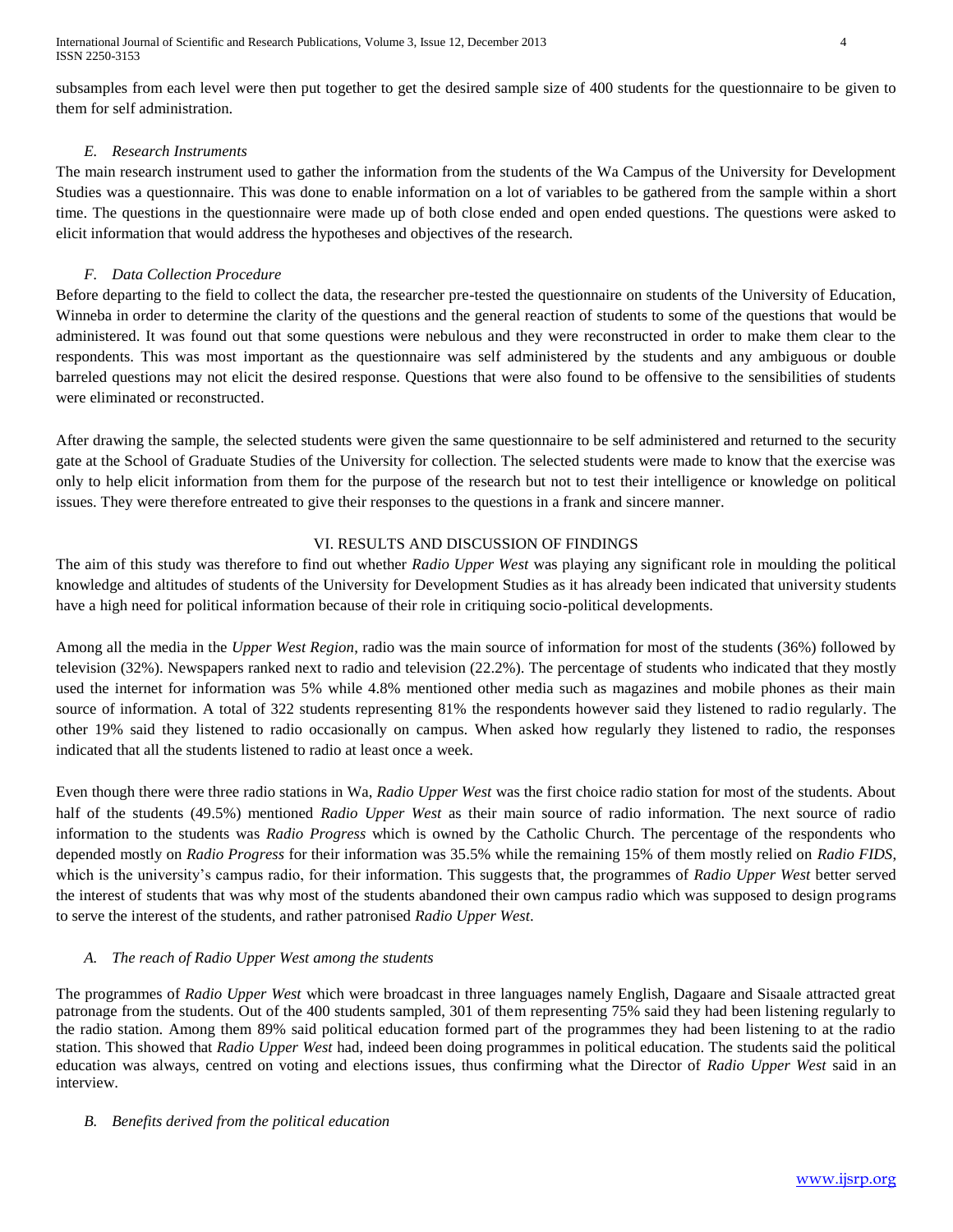International Journal of Scientific and Research Publications, Volume 3, Issue 12, December 2013 5 ISSN 2250-3153

After listening to the political education programmes on *Radio Upper West* and being positively impacted by them, many of the students said they had been urged by the enlightenment received to participate in active political activities such as political campaigns and political debates. This was indicated by 62% of the students saying the political education they received from *Radio Upper West* urged them to participate in such political activities. From the responses given by the students, it can be seen that *Radio Upper West* played a significant role in moulding their political knowledge and altitudes. How far their political knowledge and altitudes are moulded by the political education progrmmes of *Radio Upper West* will be determined later in the discussion.

#### *C. Impact of the political education programmes on the students*

The study found out that before *Radio Upper West* started doing political education programmes many of the students had a very poor knowledge about political issues. While 59% of them said they were knowledgeable in political issues, 24% described themselves as barely knowledgeable while 9% of them said they were not knowledge at all in political issues. Only 8% of them said they were highly knowledgeable in political issues. This description of the knowledge of students in political issues meant that there was the need for more enlightenment if each student would be able to assess political situations and decisions independently in order to make an informed choice or take a decision.

The statistics available after *Radio Upper West* started broadcasting the political education programmes showed that, many students were benefiting greatly from such programmes. The percentage of students who said they were not knowledgeable at all before they started listening to the political education programmes on *Radio Upper West* was 9 and this had reduced to 3 after the students started listening to the programmes on *Radio Upper West*, showing a decrease of 6%. Respondents who said they were barely knowledgeable in political issues before they started listening to *Radio Upper West* were 24% of the sample. After listening to the programmes, the percentage of the students that still described themselves as barely knowledgeable had reduced drastically to 4. Those students who said they were knowledgeable in political issues after listening to the political education programmes on *Radio Upper West* were 202, representing 51% of the students. This is an indication of a reduction in the percentage of the students who described themselves as knowledgeable in political issues before they started listening to the programmes on *Radio Upper West*. Before the students started listening to *Radio Upper West*, 59% of them said they were knowledgeable in political issues, but with the percentage now being 51 after they started listening to the political education programmes, it indicates a reduction of the number and percentage of knowledgeable students in political issues. This reduction is however, a positive development as it can be seen that the number of students who were highly knowledgeable in political issues before *Radio Upper West* started broadcasting political education programmes were only 32 and that was 8% of the sample. This category of students increased to 169, representing 42% after they started listening to the political education programmes on *Radio Upper West*. This means that many of the politically knowledgeable students who listened to *Radio Upper West* political Education programmes became highly knowledgeable in political issues, hence a reduction in the number of the knowledgeable students.

### *D. Knowledge of the students in basic political issues*

Some of the questions asked in order to elicit the knowledge of the students concerning basic political issues generated interesting responses. When asked what the primary role of a member of parliament was, only 59% of the students got the answer right by saying it was representing his/her constituents in debating and enacting laws for the state in parliament. A significant percentage of the students (38) said the primary role of a member of parliament was to develop his/her constituency through the provision of projects. With over 40% of the students not knowing the primary role of a member of parliament, it is certainly worrisome as many of them at that level of education, should have had such a basic knowledge about politics. In a situation like this a parliamentary aspirant can hoodwink many of the students with promises he/she knows he/she cannot provide. There are many parliamentary aspirants in Ghana who mount political platforms and make all kinds of promises and after getting the votes, fail to deliver. Knowledge of the primary role of a member of parliament especially among university students is necessary in order to assess parliamentary aspirants adequately before voting for the one who can best articulate the views and concerns of the constituents in parliament.

#### *E. Influencing factors in voting decisions among students*

The study also found it necessary to examine the factors that many students consider before deciding to vote for presidential and parliamentary candidates. This was considered necessary because according to Anebo (2001), the low level of political knowledge of the majority of the Ghanaian electorate coupled with the community based interest politics and other primordial characteristics of the Ghanaian social structure make citizens have little incentive to evaluate parties and candidates on issues and competency. Factors that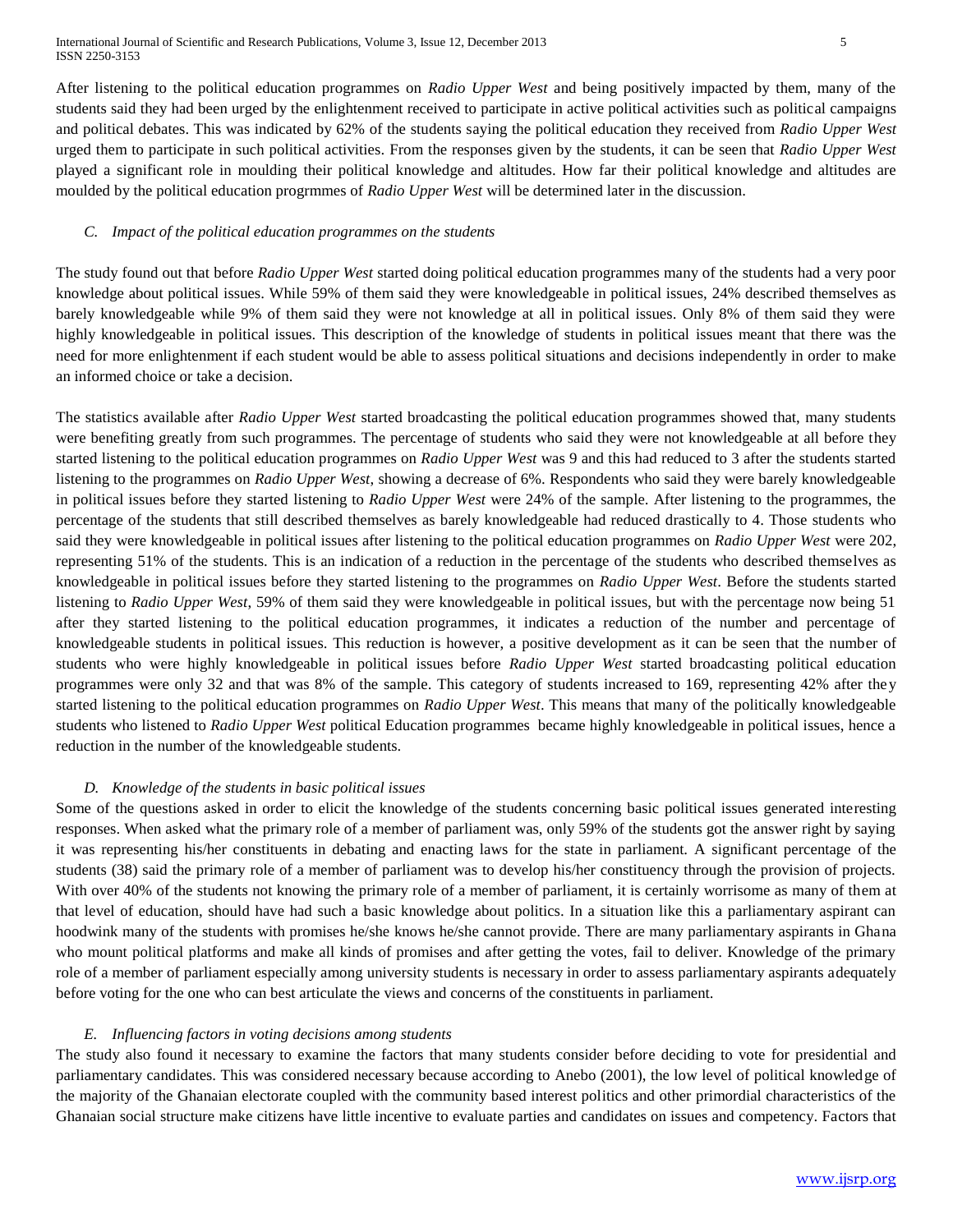influence voting decisions, he added, are therefore, difficult to establish. This study therefore wanted to investigate what make the respondents vote for presidential and parliamentary candidates.

The number of students who said the ever voted in national elections was 372, constituting 93% of the respondents. The students gave various reasons for which they voted or will vote for a particular candidate or in a particular manner when asked what would be the most influencing factor in voting for a particular presidential candidate in a national election. Those who would consider the personal qualities of a presidential candidate as their most influential factor before voting were only 46% of the respondents. While others gave party representation (16%) and ethnic considerations (8%) as factors that would influence them most to cast a vote for a presidential candidate, some students mentioned other factors that would influence them .It is quite worrying to observe that a person's personal qualities, cannot even account for half of the students voting for him/her in a presidential election. This is particularly so as the survey was conducted among university students who should look for quality in persons before voting rather than other considerations which will have no influence in the person performance in office. If personal qualities is not considered a major factor to win a candidate presidential election even among university students, it could be the reason why many Ghanaian independent presidential candidates always perform so poorly in all presidential elections in the forth republic. None of them ever had up to 1% of the total votes cast.

Ethnic considerations though remote, and party representation have always been major factors in influencing presidential voting decisions in Ghana (Daily Graphic 2009). "Ethnicity has been the tool of seasoned politicians. Their utterances during elections seem to have polarized the nation," *The Daily Graphic* of Monday, August 3, 2009 observed. The cumulative percentage of ethnicity and party representation being 24% even among such a highly enlightened society like a university campus shows that, their influences will even be higher in an illiterate society. The other influencing factors that were mentioned beside these were past lifestyle of a presidential candidate, campaign promises, mode of campaign and economic status of presidential candidates. These together would influence 30% of the students to vote for a presidential candidate of otherwise. According to the students, a person's past lifestyle can still influence his/her behaviour today. Someone who ever embezzled office money can still embezzle public funds today and to such students, he is not fit to be president. On campaign promises, the students explained that it is campaign promises that are used to judge the performance of a government and if those promises are good, it means the government will perform well if voted into power. To them, mode of campaign is important in determining whether the president will be serous in office and work to meet the needs of the people or will be callous about their needs. They were of the view that a candidate that invests heavily in a presidential campaign will value the office and work as is expected of him/her but one that is given the chance to govern without much toil will be indifferent towards the plight of the masses. The economic status of a presidential candidate was also one of the reasons why the 120 students making the 30% would vote or not vote for a presidential candidate. To them, voting for a poor man to be president is like sending money to a thief for safe-keeping. They said the person will like to satisfy his/her personal needs before thinking of the electorates while a person who already has already met those needs before becoming president will concentrate on working to improve the standards of the masses.

One significant difference between the responses for the presidential candidate and those for the parliamentary candidate is that, more than half of the respondents said they would consider a persons personal qualities before voting for him/her to become a member of parliament while in the case of the president, people who would consider personal qualities before voting were not up to half of the respondents. This may explain why individuals have been winning parliamentary elections in Ghana as independent candidates without affiliations to any political party. For instance, in the Anlo and Akan constituencies in the Volta Region of Ghana, which is a strong hold of the National Democratic Congress (NDC), independent candidates emerged as winning candidates over incumbent NDC candidates in the 2000 elections (Anebo 2001). The political party's influence in a candidate's chance of winning parliamentary election, though strong, reduced from 16% in the case of the presidential election to 13% in the parliamentary election. It is important to note that the students were asked to choose the most influencing factors in deciding to vote for a presidential or parliamentary candidate. It is possible that some of them will consider more than one factor before deciding which candidate to vote for. Therefore, although personal qualities is the leading factor in influencing voting decisions among the students in both the presidential and parliamentary elections, that one alone may not win an election for a candidate especially in the case of the presidential election as the other factors combined will be more than 80% and these can work against the candidate.

## VII. SUMMARY OF FINDINGS

The study found out that radio was a main source of political education to the respondents with each of them listening to radio at least once a week. Among all the radio stations in the *Upper West Region*, *Radio Upper West* was the preferred radio station for most of the students. Almost half of the respondents (45.5%) indicated that *Radio Upper West* was their preferred radio station.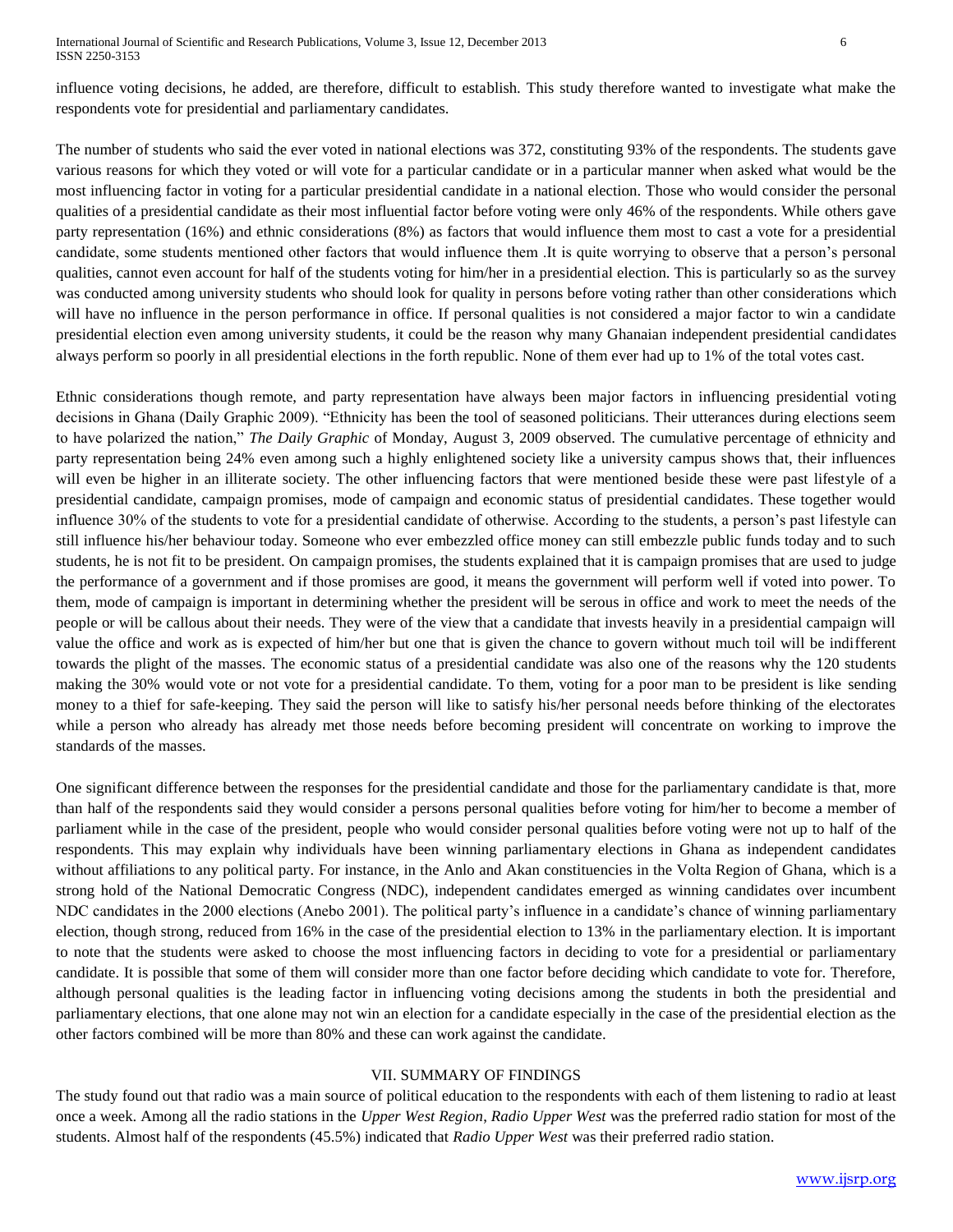When the respondents were examined on basic political issues in order to determine how the political education programmes from *Radio Upper West* impacted on their political knowledge, it was found out that many of them were knowledgeable in the basic political issues. When asked what the primary role of a Member of Parliament was, 59% of the respondents were able to get the answer right by ticking "representing his/her constituents in debating and enacting laws for the state in parliament" in the questionnaire. On the number of terms a person can serve as a Member of Parliament in Ghana, 86% of the respondents got it right by indicating the, a person can serve as a Member of Parliament in Ghana for as many terms as possible. Many of the respondents also got it right when asked whether the president in Ghana can sack a Member of Parliament from office. Those who said the president cannot sack a member of parliament from offices were 91% of the respondents. There was however a question which the responses indicated that the students were no knowledgeable in all basic political issues. When asked how a district/municipal/metropolitan chief executive is approved, only 2% of the respondents got the answer right.

The study also sought to find out the factors that would influence the respondents to vote for presidential and parliamentary candidates. For the president candidates, the most influencing factor that would make many students vote for them was the personal qualities of the person. This factor could however not be the most influencing one for more than have of the respondents. Those who considered personal qualities as the most influencing factor that would make them vote for a presidential candidate were only 46% of the respondents. Other most influencing factors were party representation (16%), ethnic consideration (8%) and others (30%). The 'others' factor was about the past life of the presidential candidate, wealth of the candidate as well as other factors that the respondent might consider which were not mentioned in the questionnaire. Apart from these most influencing factors, the respondents also indicated how other factors might also influence them to vote for a presidential candidate in a national election. Many of them (94%) were of the view that if a presidential candidate should promise to provide jobs for the people after winning the election, they would consider such a promise as very important and would therefore vote for the candidate. On how a promise to provide infrastructural facilities would influence them to vote for a presidential candidate, 80% of the respondents "indicated that such a promise would be regarded as very important and would therefore urge them to vote for the candidate.

#### VIII. CONCLUSION

From the findings of the study, it is evident that the programmes of *Radio Upper West*, especially the political education programmes, positively impact on the students of the *University for Development Studies*. Many of them after listening to the political education programmes from the radio station indicated an improvement in their political knowledge and the urge to actively participate in political activities. The findings on the knowledge of the respondents in basic political issues however proved that many of the respondents were not as knowledgeable in certain political issues as they themselves indicated. Perhaps, the political education that is done by *Radio Upper West* does not include the basic issues about Ghanaian politics as only 12% of the respondents said their sources of knowledge on the basic political issues were the media. Or the erratic manner that such programmes are presented may be responsible for many students not assimilating the knowledge they get from such education properly.

When it comes to presidential and parliamentary elections in Ghana, there are certain expectations which must be met by the candidates vying for the various political offices before they can convince students of the *University for Development Studies* to vote for them. Presidential aspirants should convince them that they will be able to meet their job, educational, as well as they health needs before many students will give them their mandate. One revelation from this finding is the issue of gender which many gender activists think it works against women in elections in Ghana. It was not considered as a factor that can work against women in elections. The indication by all the respondents that they would vote for a competent candidate irrespective of the gender of the person attests to this fact. On the parliamentary elections, a candidate's knowledge of the problems in his/her constituency can improve his/her chances of winning the election on the Wa campus of the *University for Development Studies*. Other factors that might work in favour of a parliamentary candidate in the campus are however difficult to determine as many of the students indicated that most of the possible factors stated in the questionnaire were not important in influencing them to vote for a parliamentary candidate.

#### REFERENCES

[1].Anebo, F.K.G. (2001). "The Ghana 2000 Elections: Voter Choice and Electoral Decision" *African Journal of Political Science*, 1 (7).

[2]. Blumler, J.G, & Ketz, E (1974). *The Uses of Mass Communications: Current Perspectives in Gratifications Research*. Beverly Hills, C.A sage.

[3]. Dominick, J.R (2005). *The Dynamics of Mass Communications, Media in the digital age ( 8 th edition).* U.S.A, McGraw Hill.

[4]. Electoral Commission Ghana (2001*). Elections 2000, Accra.* Friedrich Ebert Foundation.